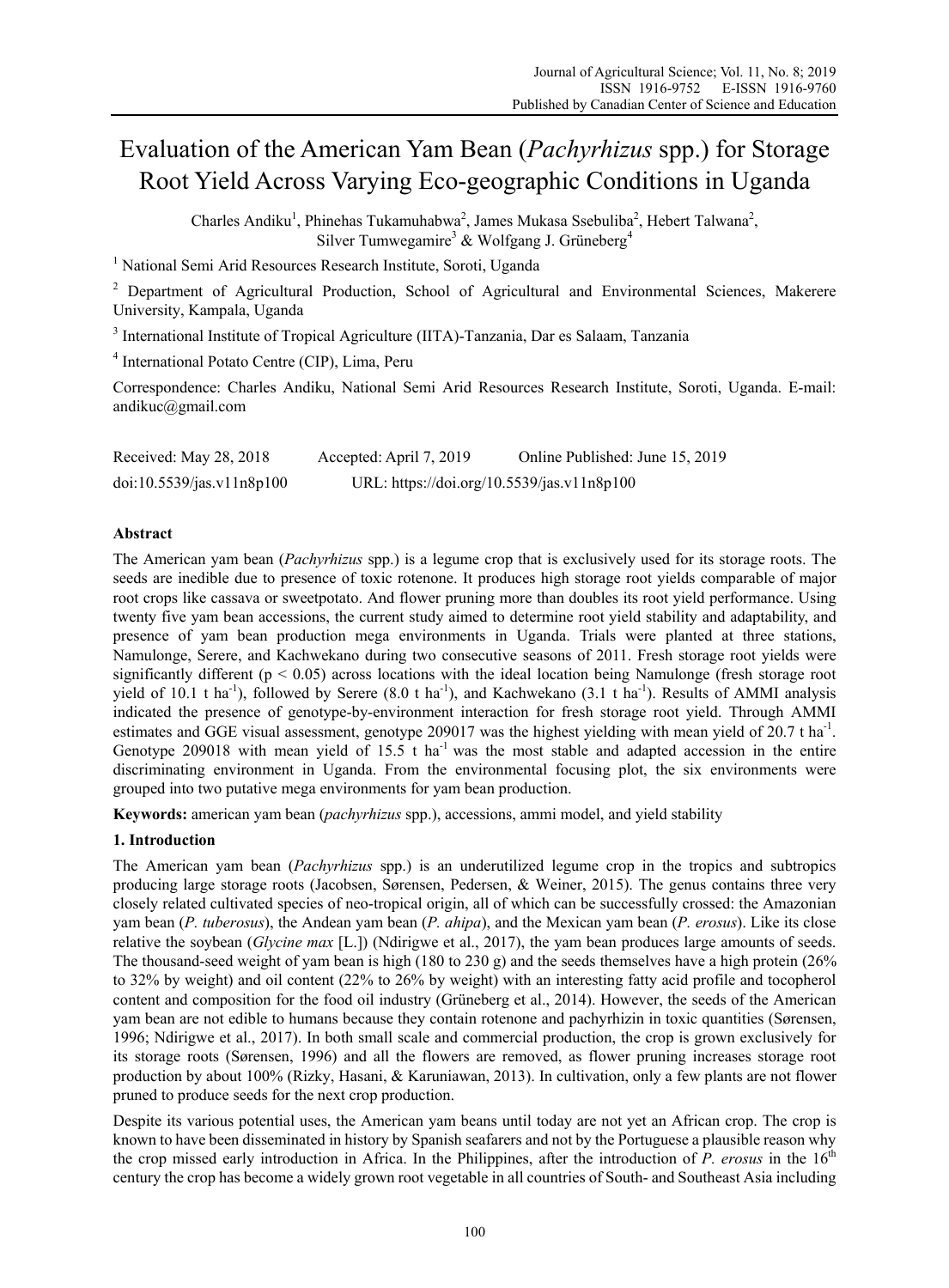China (Sørensen, 1996). The first research on yam bean in Africa is documented for West Africa (Benin, Senegal and other countries) suggesting the first introductions of the crop on the continent (Heider et al., 2011). For the Eastern and Central Africa, it is possible that just recently introduced yam bean germplasm by the International Potato Center (CIP) in Uganda in 2010 is the first arrival of this crop in this region. It is possible that the great yield potential of the introduced American yam bean germplasm can contribute to solving the food security in the region. Unfortunately, there is no documented information about production of American yam beans in Uganda and this study forms part of the initial studies by CIP and Makerere University about the adaptability of the crop in Uganda. The major focus of American yam bean program in Uganda is to determine its adaptability followed by potential uses by farmers and markets. Some of the supposed and desirable attributes of American yam bean for East African farming systems include: as a root crop it can provide high yields and high yield stability [which is the overall focus of this study (see below)], as a legume it provides more protein than traditional root crops and has the capability to increase soil fertility through N-fixation and a mycorrhiza system which enhances P-efficiency (Sørensen, 1996). It should be noted that *Pachyrhizus* species, although root crops are propagated by true seed, which results in seed system channels much easier and cheaper to handle compared to other root and tuber crops such as cassava, sweetpotato and irish potato.

Overall, the present study sought to know if yam beans can grow under Ugandan growing conditions. The specific objectives were; a) to determine the adaptability of American yam bean accessions to different agro-ecological zones of Uganda; b) to determine suitable production environments (mega-environments) for American yam beans in Uganda; and c) to make recommendations on the most suitable American yam bean accession(s) for production in Uganda.

# **2. Materials and Methods**

# *2.1 Experimental Sites*

The study was conducted at three locations representing different agro-ecological zones of Uganda (Table 1), namely Namulonge in the lake Victoria crescent zone area [1150 m.a.s.l., at the National Crops Resources Research Institute (NaCRRI)], Serere in the north east savanna zone of Uganda [1140 m.a.s.l., at the National Semi Arid Resources Research Institute (NaSARRI)], and Kabale in the south western highlands of Uganda [2220 m.a.s.l., at Kachwekano Zonal Agricultural Research and Development Institute (KaZARDI)]. These locations differ in edaphic and climatic conditions (Table 1).

The study was conducted across two seasons, namely "the first rain season" from April to December in 2011 (season 1), and "the second rain season" from August 2011 to May 2012 (season 2). Each location and season constituted an environment for Additive main effects and multiplicative interaction (AMMI) analysis and constructing Genotype plus Genotype by Environment Interaction (GGE) biplot, resulting in six environments in which data were collected.

| Location   | Eco-geographic region    | Soil types                         | Altitude (m.a.s.l) | Rainfall/year (mm) | Temperature $(^{\circ}C)$ |
|------------|--------------------------|------------------------------------|--------------------|--------------------|---------------------------|
| Namulonge  | Tropical rain forest     | Sandy clay soils $(pH 4.9$ to 5.0) | 1150               | 1260               | 22.4                      |
| Kachwekano | Tropical mountain region | Sandy clay loam ( $pH$ 5.8 to 6.2) | 2220               | 1317               | 17.8                      |
| Serere     | Tall savanna             | Sandy loam ( $pH$ 5.2 to 6.0)      | 1140               | 1208               | 26.0                      |

Table 1. Description of locations for evaluation of American yam bean accessions

Source: Meteorological stations at the study sites.

# *2.2 Planting Materials and Experimental Design*

A total of twenty five accessions (Table 5) belonging to three species (16 *P. ahipa*, 6 *P. erosus*, and 3 *P. tuberosus*) were used in this study. The seeds of the accessions were obtained from the office of the International Potato Centre (CIP) in Uganda. Each accession was planted on two-ridge plots measuring three meters long and one meter apart. Ten seeds were planted 30 cm apart on top of each ridge, one seed per hole (about 2-3 cm deep), and arranged in a randomized complete block design with two replications. The plots were kept weed free by hand weeding and no fertilizer, pesticide, or rhizobial inoculum was applied during the crop growing cycle. *Pachyrhizus tuberosus* and *P. erosus* accessions were staked using sticks to ensure upright plant growth. Flowers were pruned from all accessions weekly to avoid seed production that could easily be picked and eaten by unsuspecting people, and also ensure high root yields (Sørensen, 1996; Zankan et al., 2007). The trials were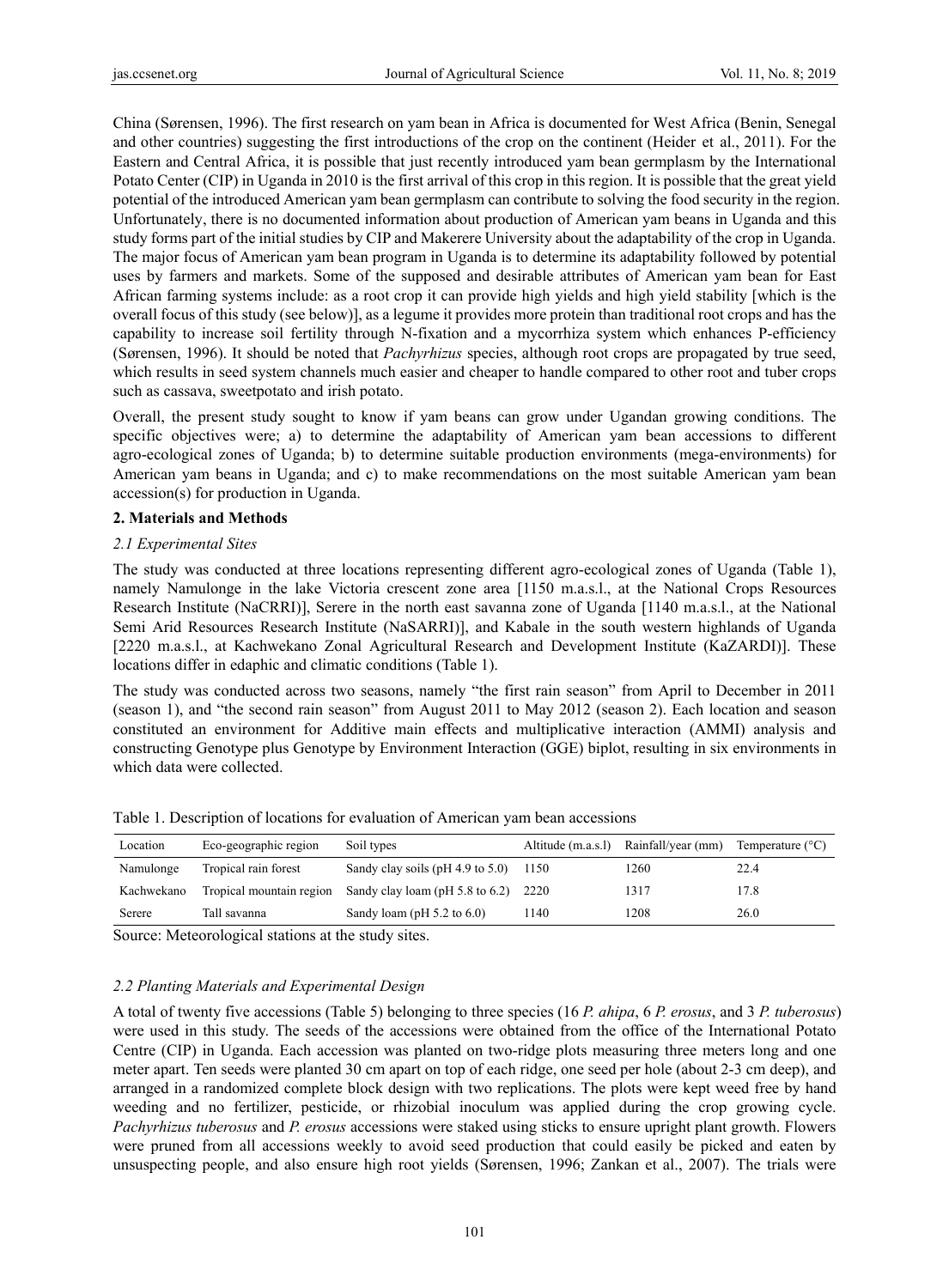planted at Namulonge, Serere, and Kachwekano on  $9<sup>th</sup>$  April,  $13<sup>th</sup>$  May, and  $8<sup>th</sup>$  April 2011 (season 1) and  $25<sup>th</sup>$ October,  $20<sup>th</sup>$  August, and  $8<sup>th</sup>$  October 2011 (season 2) respectively.

## *2.3 Data Collection*

The plots were harvested by uprooting all the surviving plants within the plot five months after sowing at Namulonge and Serere (9<sup>th</sup> September and 13<sup>th</sup> October 2011 and 25<sup>th</sup> March and 20<sup>th</sup> January 2012) for season 1 and season 2 respectively and seven months after sowing at Kabale (13<sup>th</sup> December 2011 and 8<sup>th</sup>May 2012) for season 1 and 2 respectively. Kachwekano is a high altitude site (2220 m.a.s.l.) and its characteristic of cool temperatures contributes to late crop physiological maturity of the crop. The number of plants harvested, number of plants with roots, number of plants without roots, number of roots, weight (kgs) of roots, and fresh weight (kgs) of above ground foliage and stems were recorded. Additional data was recorded for number of roots with nematode symptoms and damage as well as number of roots damaged due to cracking.

Fresh storage root yield (SRFY), storage root dry matter (SRDM), storage root dry matter yield (SRDY), total biomass (BIOM), and harvest index for fresh storage root yield (HI) was calculated using the formulae below (Zanklan et al., 2007):

 $\triangleright$  SRFY= total weight of fresh storage root divided by total number of plants harvested expressed as tons per hectare;

- $\triangleright$  SRDM = fraction of dry and fresh weights  $\times$  100%;
- $\triangleright$  SRDY = SRFY  $\times$  storage root dry matter (SRDM);
- $\triangleright$  BIOM = SRFY + VLW (fresh Vines and Leaves weight in t ha<sup>-1</sup>), and
- $\triangleright$  HI = (SRFY/BIOM) × 100%.

Sample of 3 storage roots per plot, each between 100 and 200 g weight was taken for dry matter determination. The roots were washed of soil particles and rinsed with abundant tap water, peeled, and each root cut open to prepare a 100 g compound sample that was placed in transparent polythene bags and freeze dried at -31 °C for 72 hours. Dry samples were weighed, milled into flour in a stainless steel mill, and stored in kraft paper bags. Percent dry matter was calculated as fraction of dry and fresh weights and multiplied by 100. The dry sample was also used to calculate storage root dry matter (SRDM) that was expressed as a % of fresh storage root yield (SRFY) after measurement.

#### *2.4 Data Analysis*

Analysis of variance (ANOVA) for each trait xi (namely, fresh storage root yield, storage root dry yield, biomass, harvest index, damage to storage root by nematodes, and storage root cracking, and storage root dry matter content) was analyzed from each experimental site separately to determine outliers, experimental means, and coefficients of variation and later the analysis of variance across locations was carried out for each trait xi using Genstat 14th edition. The mean of each trait xi was separated using the least significant difference (LSD) test. Damage to storage root by nematodes, and storage root cracking data were normalized by angular transformation prior to ANOVA. Additive main effects and multiplicative interaction (AMMI) and Genotype plus Genotype by Environment Interaction (GGE) biplots were constructed using GenStat 14th Edition statistical software for fresh storage root yield. The AMMI model equation,  $Y_{ger} = \mu + \alpha_g + \beta_e + \sum \lambda_n y_{gn} \delta_{en} + p_{ge} + E_{ger}$ , was used for this study, where  $Y_{\text{ger}}$  is the yield of genotype g in environment e for replicate r,  $\mu$  is the grand mean,  $\alpha_{\text{g}}$  is the genotype g mean deviation,  $\beta_e$  is the environment e mean deviation, n is the number of PCA axes retained in the model,  $\lambda_n$  is the singular value for PCA axis n,  $y_{gn}$  is the genotype eigenvector value for PCA axis n,  $\delta_{en}$  is the environment eigenvector values for PCA axis n, pge is the residual, and Eger is the error (Ntawuruhunga et al., 2001). An AMMI3 model was selected, as only the first three interaction principal component axes (IPCAs) were significant ( $P < 0.05$ ).

# **3. Results**

Differences in the experimental means between locations were significantly different ( $P < 0.05$ ) for fresh storage root yield, storage root dry yield, biomass, harvest index and storage root nematode damage but not for storage root cracking except observed traits in Kachwekano (Table 2). Fresh storage root yield means were highest for Namulonge,  $(10.1 \text{ t} \text{ ha}^{-1})$ , followed by Serere,  $(8.0 \text{ t} \text{ ha}^{-1})$  and lowest at Kachwekano  $(3.1 \text{ t} \text{ ha}^{-1})$ . Similar trends are observed for storage root dry yield, biomass, and harvest index across locations. Serere had the highest mean percentage of SRDM of 17.7% followed by Namulonge with mean percentage of 16.1% and Kachwekano with the lowest mean percentage of 14.3%. The highest percentage of storage root cracking was for Kachwekano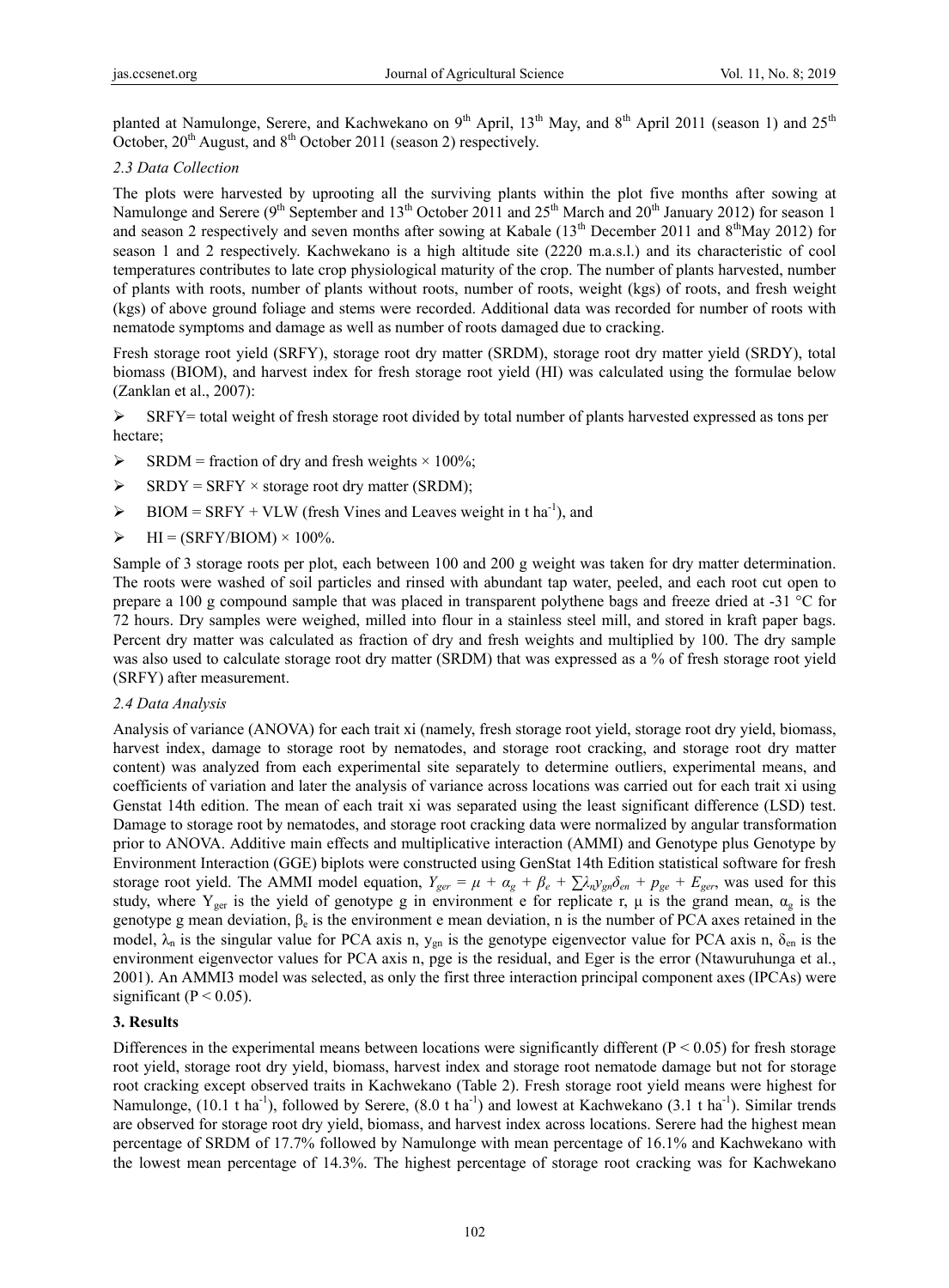followed by Namulonge and Serere (Table 2) though this was not a serious problem since the overall respective means at locations were low.

|                                                | Location  |        |      |        |      |            |  |  |
|------------------------------------------------|-----------|--------|------|--------|------|------------|--|--|
| Traits                                         | Namulonge |        |      | Serere |      | Kachwekano |  |  |
|                                                | Mean      | $CV\%$ | Mean | $CV\%$ | Mean | $CV\%$     |  |  |
| Fresh storage root yield $(t \text{ ha}^{-1})$ | 10.1      | 32.8   | 8.0  | 32.6   | 3.1  | 88.4       |  |  |
| Storage root dry yield $(t \text{ ha}^{-1})$   | 1.4       | 33.3   | 1.3  | 38.1   | 0.5  | 87.7       |  |  |
| Storage Root Dry Matter $(\%)$                 | 16.1      | 16.1   | 17.7 | 23.0   | 14.3 | 12.1       |  |  |
| Biomass $(t \text{ ha}^{-1})$                  | 11.5      | 30.9   | 9.8  | 32.3   | 4.7  | 73.6       |  |  |
| Harvest index $(\% )$                          | 84.5      | 7.8    | 86.0 | 7.4    | 63.8 | 29.9       |  |  |
| Storage root damage by nematodes $(\% )$       | 31.4      | 46.8   | 15.9 | 47.1   | 4.7  | 53.9       |  |  |
| Storage root cracking $(\%)$                   | 7.7       | 36.4   | 5.4  | 16.1   | 8.4  | 75.4       |  |  |

Table 2. Experimental means (x) and coefficient of variation (CV %) for observed traits at different locations

The lowest damage to storage roots by nematodes for the 25 accessions was observed at Kachwekano and the highest at Namulonge, followed by Serere. At Namulonge, mean for biomass was slightly higher than at Serere and the lowest mean for biomass was at Kachwekano. However, the highest mean for harvest index was for Serere, followed by Namulonge and Kachwekano. The highest percentage of storage root dry matter was for Serere, followed by Namulonge and Kachwekano (Table 2). The coefficients of variation (CV) values for all traits except SRDM, and HI were low to moderate for two locations, Namulonge and Serere but high for Kachwekano (greater than 50%).

The highest accession means for fresh storage root yield was observed for accession 209017 (Table 3) followed by accessions 209018, 209052, 209016 and 209050 respectively but the lowest mean was recorded for accession 209034 followed by 209006. Also the highest storage root dry yield was observed for accessions 209017 and 209018 (2.2 t ha<sup>-1</sup>). The lowest storage root dry yield was recorded for accession 209006 followed by accession 209034. The highest storage root dry matter was observed for accession 209024 (20.3%) which has low fresh storage root yield while the lowest storage root dry matter was observed for accession 209046 (9.98%) followed by accession 209017 (10.54%) which also had the highest fresh storage root yield (Table 3). The highest mean of biomass was also observed in accession 209017 (23.8 t ha<sup>-1</sup>) but lowest in accession 209034 (3.4 t ha<sup>-1</sup>). The populations mean values observed for harvest index, damage to storage root by nematode, and storage root cracking were 78.1%, 17.2%, and 8.0%, respectively. However, the highest harvest index, damage to storage root by nematode, and storage root cracking were 90.7%, 47.9%, and 20.9% for accession 209023, 209060, and 209018 respectively. Observed traits across genotype were significantly different ( $P > 0.05$ ).

Analysis of variance (ANOVA) by AMMI (Table 4) partitioned the main effects of treatments into genotype, environments and genotype x environment (G×E) interaction. All the components of the ANOVA by AMMI were highly significant ( $P \le 0.000001$ ) for fresh storage root yield. G×E interactions were also highly significant (p < 0.000001). The accessions had the greatest effect that accounted for 37.3% of the treatment Sum of Squares, followed by environment which accounted for 32.6% and G×E interaction, 30.1% of the treatment Sum of Squares respectively. The AMMI analysis also showed that the first interaction principal component axis (IPCA 1) captured 77.2% of the interaction sum of squares and was highly important in explaining the interaction, while IPCA 2 and IPCA 3 explained only 11.1% and 4.2% of the interaction respectively.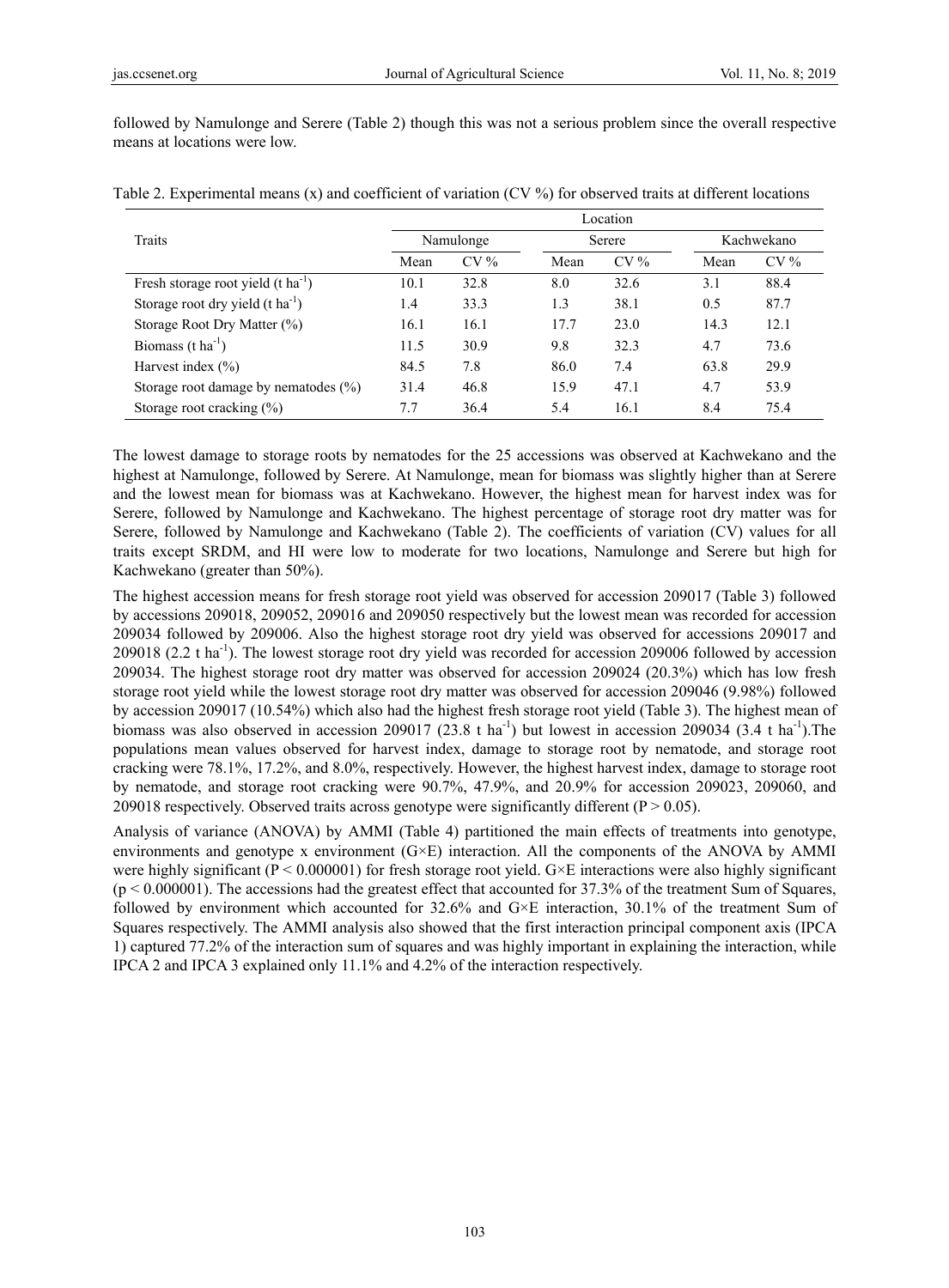| Accessions | <b>SRFY</b> | <b>SRDY</b>                                                       | BIOM       | HI   | DSN                | <b>SRC</b> | <b>SRDM</b> |
|------------|-------------|-------------------------------------------------------------------|------------|------|--------------------|------------|-------------|
|            |             | ----------------------- t ha <sup>-1</sup> ---------------------- |            |      |                    |            |             |
| 209003     | 3.5         | 0.6                                                               | 4.0        | 84.5 | 13.4               | 6.6        | 17.23       |
| 209004     | 3.9         | 0.9                                                               | 4.2        | 88.0 | 13.3               | 12.3       | 16.25       |
| 209006     | 3.1         | 0.5                                                               | 3.5        | 85.8 | 22.8               | 10.4       | 16.67       |
| 209007     | 3.4         | 0.8                                                               | 4.2        | 70.2 | 21.9               | 4.5        | 18.79       |
| 209016     | 14.3        | 1.8                                                               | 16.8       | 83.0 | 3.5                | 9.4        | 11.60       |
| 209017     | 20.7        | 2.2                                                               | 23.8       | 85.1 | 4.3                | 11.6       | 10.54       |
| 209018     | 15.5        | 2.2                                                               | 17.9       | 84.8 | 4.2                | 20.9       | 10.91       |
| 209022     | 3.7         | 0.6                                                               | 4.2        | 78.7 | 15.9               | 4.7        | 16.52       |
| 209023     | 4.1         | 0.7                                                               | 4.4        | 90.7 | 14.6               | 9.0        | 17.61       |
| 209024     | 3.6         | 0.8                                                               | 4.0        | 85.5 | 16.1               | 6.2        | 20.31       |
| 209025     | 3.9         | 0.7                                                               | 4.1        | 88.6 | 25.1               | 9.6        | 16.83       |
| 209026     | 3.2         | 0.6                                                               | 3.5        | 83.8 | 22.8               | 9.1        | 18.42       |
| 209028     | 4.0         | 0.8                                                               | 4.3        | 87.8 | 23.9               | 7.5        | 16.53       |
| 209030     | 4.5         | 0.8                                                               | 6.2        | 73.0 | 13.2               | 5.9        | 16.48       |
| 209032     | 6.1         | 1.1                                                               | 7.0        | 80.6 | 8.1                | 4.7        | 17.98       |
| 209033     | 5.0         | 0.9                                                               | 6.3        | 70.1 | 19.7               | 4.6        | 18.68       |
| 209034     | 3.1         | 0.6                                                               | 3.4        | 76.7 | 15.1               | 3.3        | 16.21       |
| 209035     | 5.0         | 0.9                                                               | 6.0        | 83.9 | 12.5               | 6.0        | 18.02       |
| 209036     | 5.5         | 0.9                                                               | 7.0        | 79.2 | 19.4               | 5.8        | 17.83       |
| 209046     | 9.5         | 0.9                                                               | 13.4       | 67.1 | 3.7                | 11.1       | 9.98        |
| 209050     | 13.3        | 1.6                                                               | 17.1       | 77.1 | 6.5                | 6.7        | 12.30       |
| 209052     | 14.5        | 1.8                                                               | 16.6       | 85.8 | 3.9                | 11.9       | 10.67       |
| 209055     | 7.8         | 1.3                                                               | 11.9       | 55.2 | 44.8               | 6.5        | 16.67       |
| 209058     | 7.8         | 1.5                                                               | 12.2       | 53.7 | 34.2               | 3.9        | 18.86       |
| 209060     | 7.0         | 1.1                                                               | 10.8       | 52.7 | 47.9               | 7.1        | 17.36       |
| Mean       | 7.0         | 1.1                                                               | 8.7        | 78.1 | 17.2               | 8.0        | 15.97       |
| LSD(0.05)  | 2.358***    | $0.3859***$                                                       | $2.766***$ |      | $9.832***$ 2.94*** | $1.18*$    | $2.46***$   |
| C.V        | 41.5        | 44.8                                                              | 39.6       | 15.6 | 52.4               | 51.2       | 19          |

|  |  |  | Table 3. Observed traits of 25 American yam bean accessions across locations |  |
|--|--|--|------------------------------------------------------------------------------|--|
|  |  |  |                                                                              |  |
|  |  |  |                                                                              |  |

*Note.* \*Significant at the 0.05 level, \*\*\*Significant at 0.001 level. SRFY = Fresh storage root yield, SRDY = Storage root dry yield, BIOM = Biomass, HI = Harvest index, DSN = Damage to storage root by nematode, SRC = Storage root cracking, and SRDM = Storage root dry matter.

The combined mean square for the three IPCA axes are 35.4 times that of residual mean square, with the mean square of the first IPCA 27.9 times that of the residual mean square and the second IPCA and third IPCA mean square 4.3 and 3.2 times that of the residual mean square respectively. The AMMI model also contained 93.4% of the treatment sum of squares while the block contained only 1.0% and the error contained 5.6%. The treatment and block sum of squares combined make up 94.4% of the total sum of squares.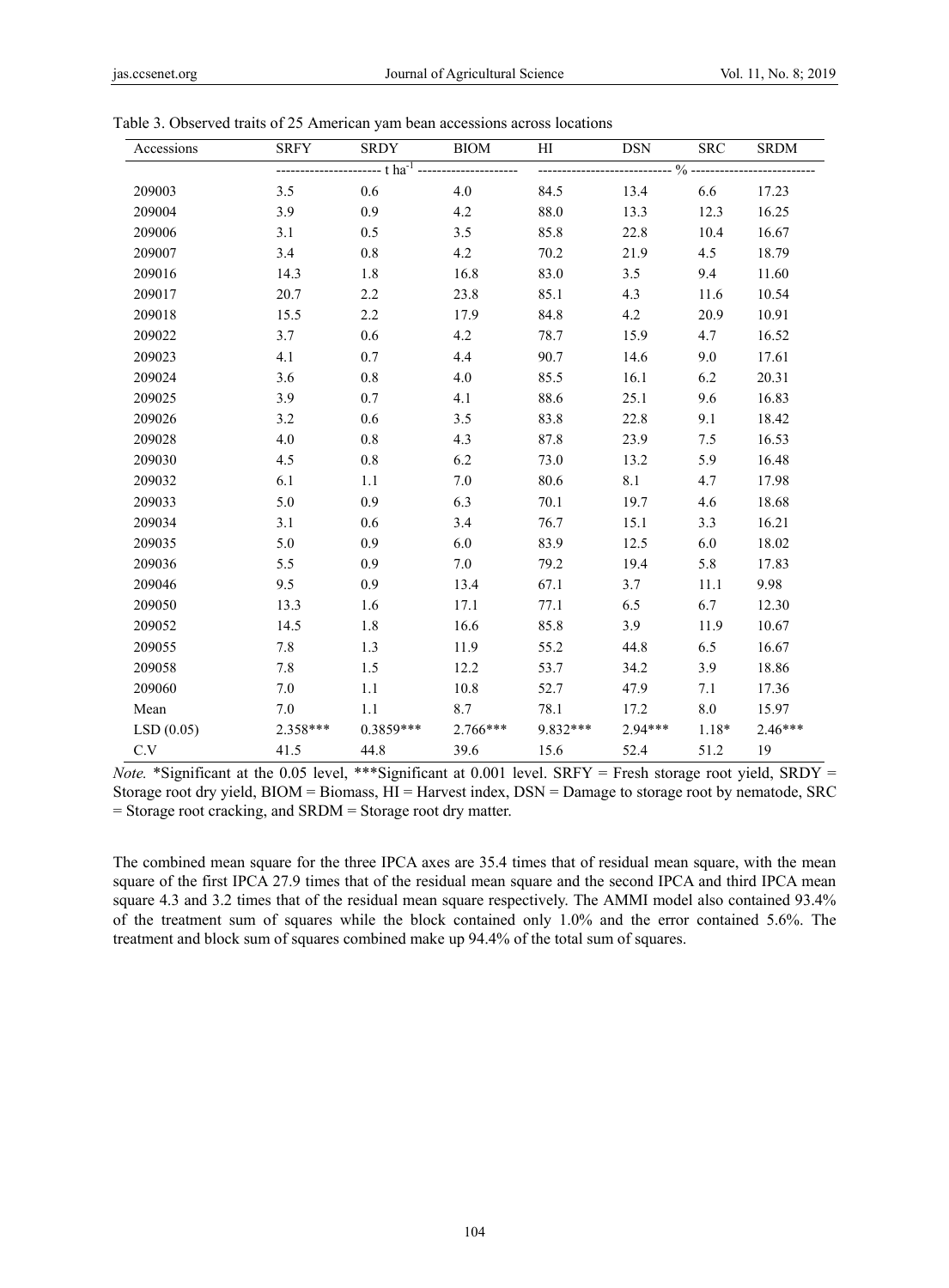| Source        | Df  | <b>SS</b> | MS     | F     | F prob  |
|---------------|-----|-----------|--------|-------|---------|
| Total         | 299 | 19437     | 65.0   |       |         |
| Treatments    | 149 | 18155     | 121.8  | 15.88 | 0.00000 |
| Genotypes     | 24  | 6765      | 281.9  | 36.73 | 0.00000 |
| Environments  | 5   | 5922      | 1184.5 | 38.57 | 0.00000 |
| <b>Block</b>  | 6   | 184       | 30.7   | 4.00  | 0.00098 |
| Interactions  | 120 | 5468      | 45.6   | 5.94  | 0.00000 |
| IPCA 1        | 28  | 4221      | 150.7  | 19.65 | 0.00000 |
| <b>IPCA 2</b> | 26  | 605       | 23.3   | 3.03  | 0.00001 |
| IPCA 3        | 24  | 414       | 17.3   | 2.25  | 0.00180 |
| Residuals     | 42  | 229       | 5.4    | 0.71  | 0.90160 |
| Error         | 143 | 1097      | 7.7    |       |         |

Table 4. The AMMI analysis for yield of 25 accessions in six environments in Uganda during 2011A and 2011B seasons

The AMMI biplot (Figure 1) provided a visual expression of the relationships between the first interaction principal component axis (IPCA1) and means of genotypes and environments. The AMMI biplot showed four groupings of accessions; 209034 and 209006, generally low yielding and unstable, 209030, 209023, and 209036 low yielding and the moderately stable, 209018 high yielding and stable, 209052, 209016, and 209050, high yielding but unstable as illustrated in Figure 1.



Figure 1. AMMI biplot of IPCA1 scores versus yield means for 25 Accessions and six environments for 2011A and 2011B seasons

*Note.* Suffixes 11A and 11B show seasons 2011A, and 2011B respectively, and SR = Serere, NM = Namulonge, and KA = Kachwekano.

The results in the scatter plot (Figure 2) indicated that, the five environments namely NM11A, NM11B, SR11B, KA11A, and KA11B were in one mega environment with the best accession being 209017, followed by 209050, and 209052 in that order. Mega environment II only had the location SR11A, with the best accession being 209016. However accession 209018 was the most adapted accession in the mega environment II. On the other hand, a comparison biplot (Figure 3) that is genotype focused showed that accession 209018 is the most stable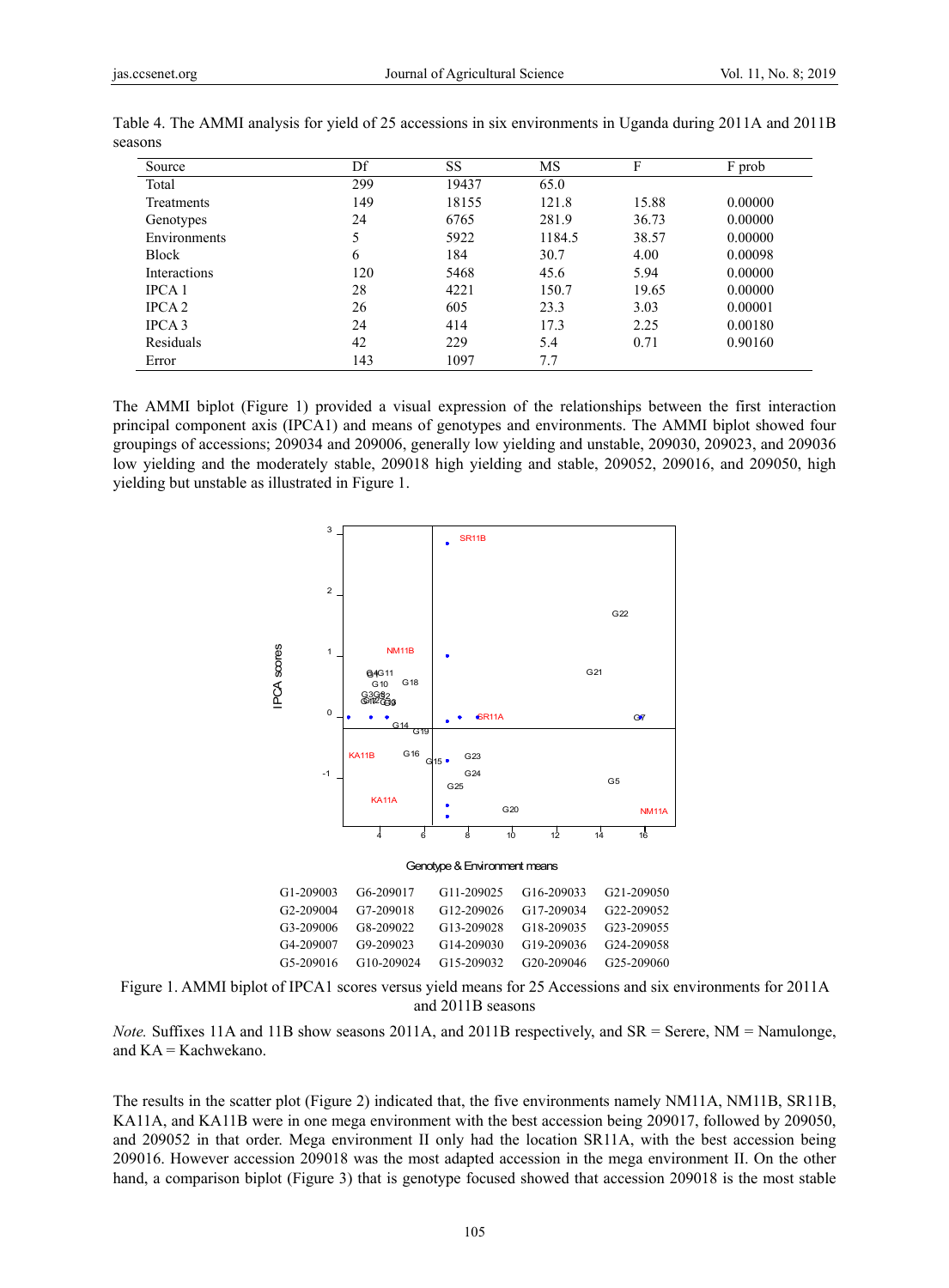accession while 209017 is the most ideal genotype, followed by accessions; 209018, 209016, 209052, and 209050 (Figure 3) as observed in AMMI analysis (Table 6). Figure 4 shows an environment focused comparison biplot where NM 11A was the ideal environment, followed by SR11B, SR11A, NM11B, KA11B and KA11A.



Figure 1. A scatter plot showing PC2 verses PC1 for 25 American yam bean accessions and six environments for 2011A and 2011B seasons



Figure 2. A comparison biplot that is genotype focused showing PC2 verses PC1 for 25 American yam bean accessions and six environments for 2011A and 2011B seasons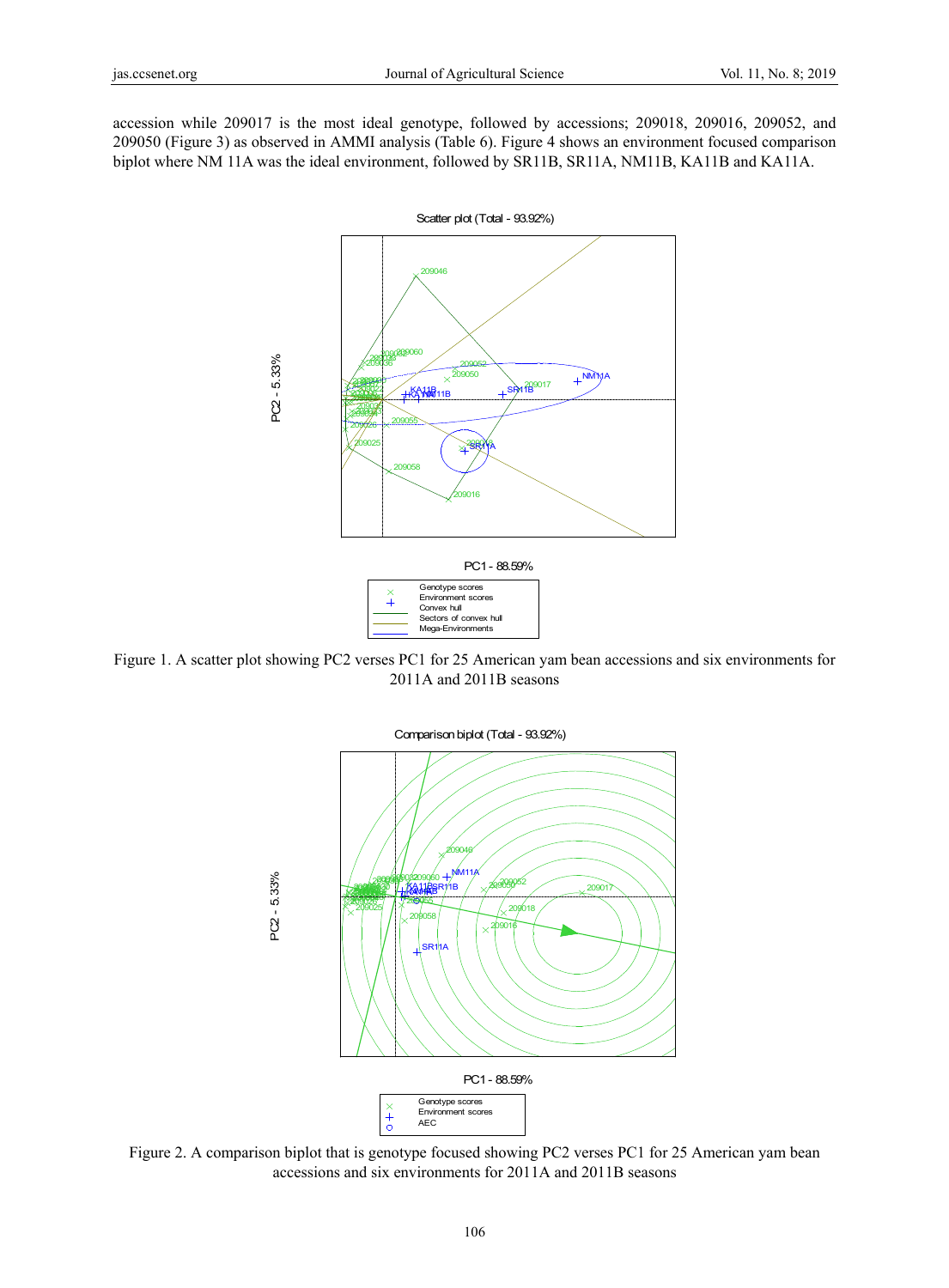

Figure 3. A comparison biplot that is environment focused showing PC2 verses PC1 for 25American yam bean accessions and six environments for 2011A and 2011B seasons

Based on the first IPCA, the accessions with highest G×E interaction were 209017, 209018, 209052, 209050, and 209016 with interaction scores of -3.96, -2.03, -2.01, -1.95, and -1.57 respectively while the least interactive accession was 209032 with IPCA 1 score of 0.01 (Table 5). The best yielding accessions during the two seasons across the different locations were 209017, 209018, 209052, 209016 and 209050. The environments were also highly interactive with NM11A having the highest IPCA 1 score of -5.91 while SR11A was the least interactive environment with IPCA1 score of 0.08 (Table 6). The highest overall storage root fresh yield across accessions was observed at Namulonge (15.80 t ha<sup>-1</sup>) during the first rains of 2011 followed by Serere (8.41 t ha<sup>-1</sup>) also in first rains of 2011 (Table 6). The lowest overall environment mean yields were observed at Kachwekano (2.56 t ha<sup>-1</sup>) during 2011B.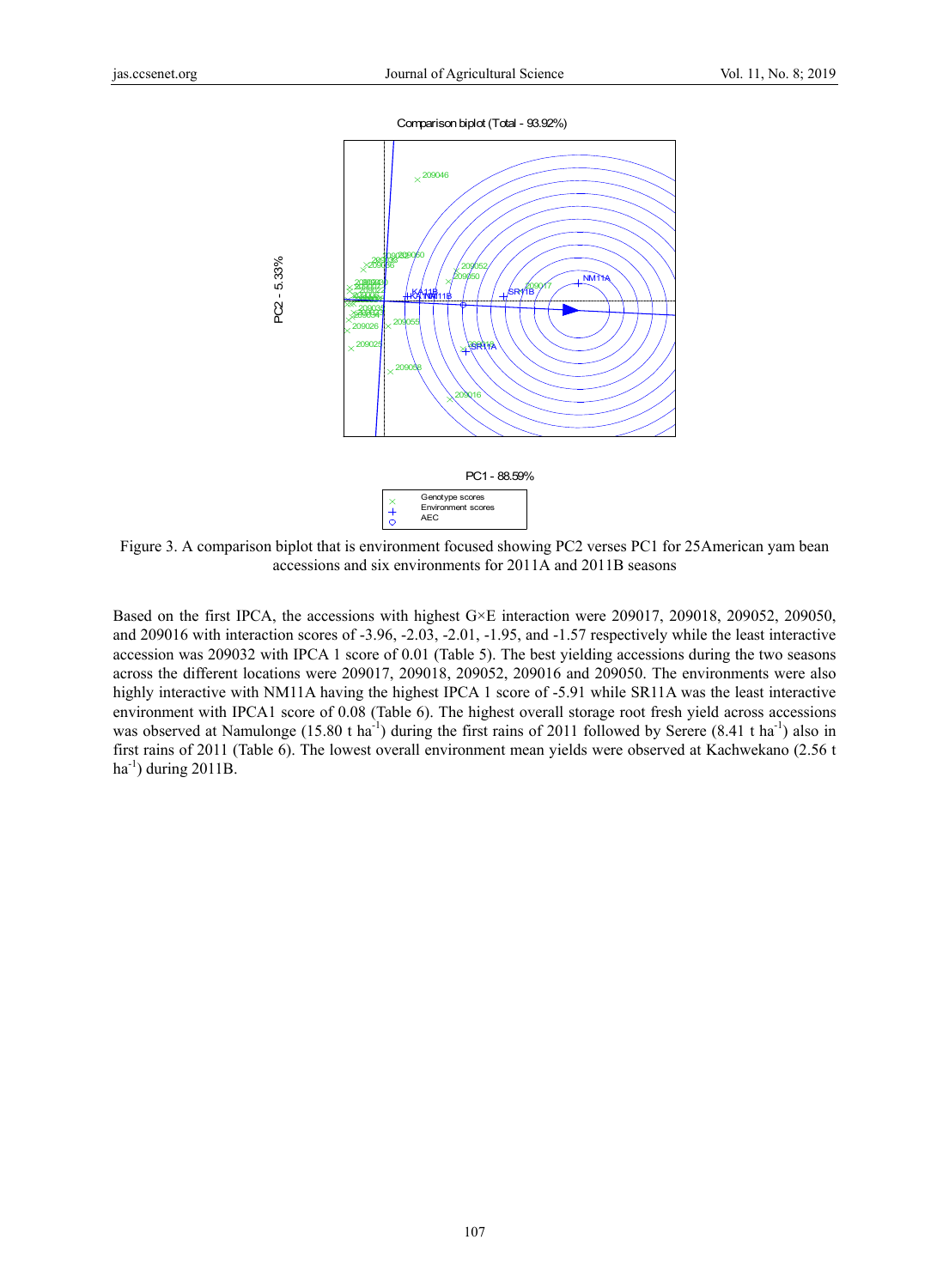| Accession | Species      | Plant type  | Mean yield $(t \text{ ha}^{-1})$ | IPCA1   | IPCA <sub>2</sub> | IPCA3   |
|-----------|--------------|-------------|----------------------------------|---------|-------------------|---------|
| 209003    | P. ahipa     | <b>Bush</b> | 3.38                             | 1.08    | 0.03              | 0.62    |
| 209004    | P. ahipa     | <b>Bush</b> | 3.90                             | 1.05    | 0.07              | 0.27    |
| 209006    | P. ahipa     | <b>Bush</b> | 3.14                             | 0.90    | 0.02              | 0.29    |
| 209007    | P. ahipa     | Climb/Bush  | 3.36                             | 0.87    | 0.24              | 0.64    |
| 209016    | P. erosus    | Climb       | 14.31                            | $-1.57$ | $-2.12$           | $-1.13$ |
| 209017    | P. erosus    | Climb       | 20.68                            | $-3.96$ | 0.06              | 1.11    |
| 209018    | P. erosus    | Climb       | 15.48                            | $-2.03$ | $-1.03$           | $-0.09$ |
| 209022    | P. ahipa     | Climb       | 3.68                             | 0.69    | 0.08              | 0.29    |
| 209023    | P. ahipa     | <b>Bush</b> | 4.14                             | 1.05    | $-0.19$           | 0.15    |
| 209024    | P. ahipa     | <b>Bush</b> | 3.62                             | 0.99    | 0.38              | 0.47    |
| 209025    | P. ahipa     | <b>Bush</b> | 3.86                             | 1.02    | $-0.89$           | 0.65    |
| 209026    | P. ahipa     | <b>Bush</b> | 3.22                             | 1.01    | $-0.60$           | 0.20    |
| 209028    | P. ahipa     | <b>Bush</b> | 3.99                             | 0.87    | 0.00              | 0.17    |
| 209030    | P. ahipa     | <b>Bush</b> | 4.54                             | 0.88    | 0.41              | $-0.21$ |
| 209032    | P. ahipa     | Climb       | 6.06                             | 0.01    | 0.72              | $-0.80$ |
| 209033    | P. ahipa     | Climb       | 5.04                             | 0.36    | 0.68              | $-0.68$ |
| 209034    | P. ahipa     | <b>Bush</b> | 3.11                             | 0.85    | $-0.46$           | 0.18    |
| 209035    | P. ahipa     | Climb       | 4.98                             | 1.32    | 0.14              | 0.48    |
| 209036    | P. ahipa     | Climb       | 5.47                             | 0.81    | 0.84              | $-0.32$ |
| 209046    | P. erosus    | Climb       | 9.53                             | $-1.43$ | 2.18              | $-1.60$ |
| 209050    | P. erosus    | Climb       | 13.34                            | $-1.95$ | 0.31              | 0.66    |
| 209052    | P. erosus    | Climb       | 14.51                            | $-2.01$ | 0.70              | 1.61    |
| 209055    | P. tuberosus | Climb       | 7.82                             | 0.04    | $-0.50$           | $-0.72$ |
| 209058    | P. tuberosus | Climb       | 7.81                             | $-0.12$ | $-1.58$           | $-1.01$ |
| 209060    | P. tuberosus | Climb       | 7.03                             | $-0.72$ | 0.05              | $-1.22$ |

| Table 5. Storage root fresh yield and interaction scores of 25 American yam bean accessions across two growing |  |  |  |
|----------------------------------------------------------------------------------------------------------------|--|--|--|
| seasons                                                                                                        |  |  |  |

Table 6. Environment mean yields, IPCA 1, IPCA 2, and IPCA 3 scores across genotypes

| Environment        | Fresh storage root yield | <b>Location Mean</b> | <b>IPCA1</b> | IPCA <sub>2</sub> | IPCA <sub>3</sub> |
|--------------------|--------------------------|----------------------|--------------|-------------------|-------------------|
|                    | t ha <sup>-1</sup>       |                      |              |                   |                   |
| KA11A              | 3.58                     | 3.07                 | 2.52         | 0.57              | $-1.45$           |
| KA11B              | 2.56                     |                      | 2.43         | 1.09              | $-0.71$           |
| NM11A              | 15.80                    | 10.05                | $-5.19$      | 0.76              | $-1.63$           |
| NM11B              | 4.30                     |                      | 1.90         | 0.70              | 1.01              |
| SR <sub>11</sub> A | 8.41                     | 8.00                 | 0.08         | $-3.79$           | $-0.07$           |
| SR <sub>11</sub> B | 7.60                     |                      | $-1.75$      | 0.66              | 2.85              |

*Note.* Suffixes 11A and 11B show seasons 2011A and 2011B respectively and NM = Namulonge, SR = Serere and KA = Kachwekano.

## **4. Discussions**

The AMMI analysis indicated that there were significant G×E interactions for fresh storage root yield. This is a common phenomenon among many quantitative traits such as yield and complicates breeding efforts by plant breeders (Annichiarico & Perenzin, 1994). Accession 209017 had the highest fresh storage root yield of 20.7 t ha<sup>-1</sup> followed by accessions 209018 (15.5 t ha<sup>-1</sup>), 209052 (14.5 t ha<sup>-1</sup>), 209016 (14.3 t ha<sup>-1</sup>) and 209050 (13.34 t ha<sup>-1</sup>) respectively. The observed fresh storage root yields in this study are comparable to those earlier reported in other African countries. For example in Benin, the average fresh storage root yield among 14 *P. erosus*  accessions across two locations was  $23$  t ha<sup>-1</sup> without pruning and  $45$  t ha<sup>-1</sup> with pruning of the reproductive parts (Zanklan, Heiko, & Elke, 2003). In Sierra Leone, storage root fresh yields between 10 and 23 t ha<sup>-1</sup> and 14 t ha<sup>-1</sup> without flower pruning were recorded (Belford, Karim, & Schröder, 2001). In Senegal, Annerose and Diouf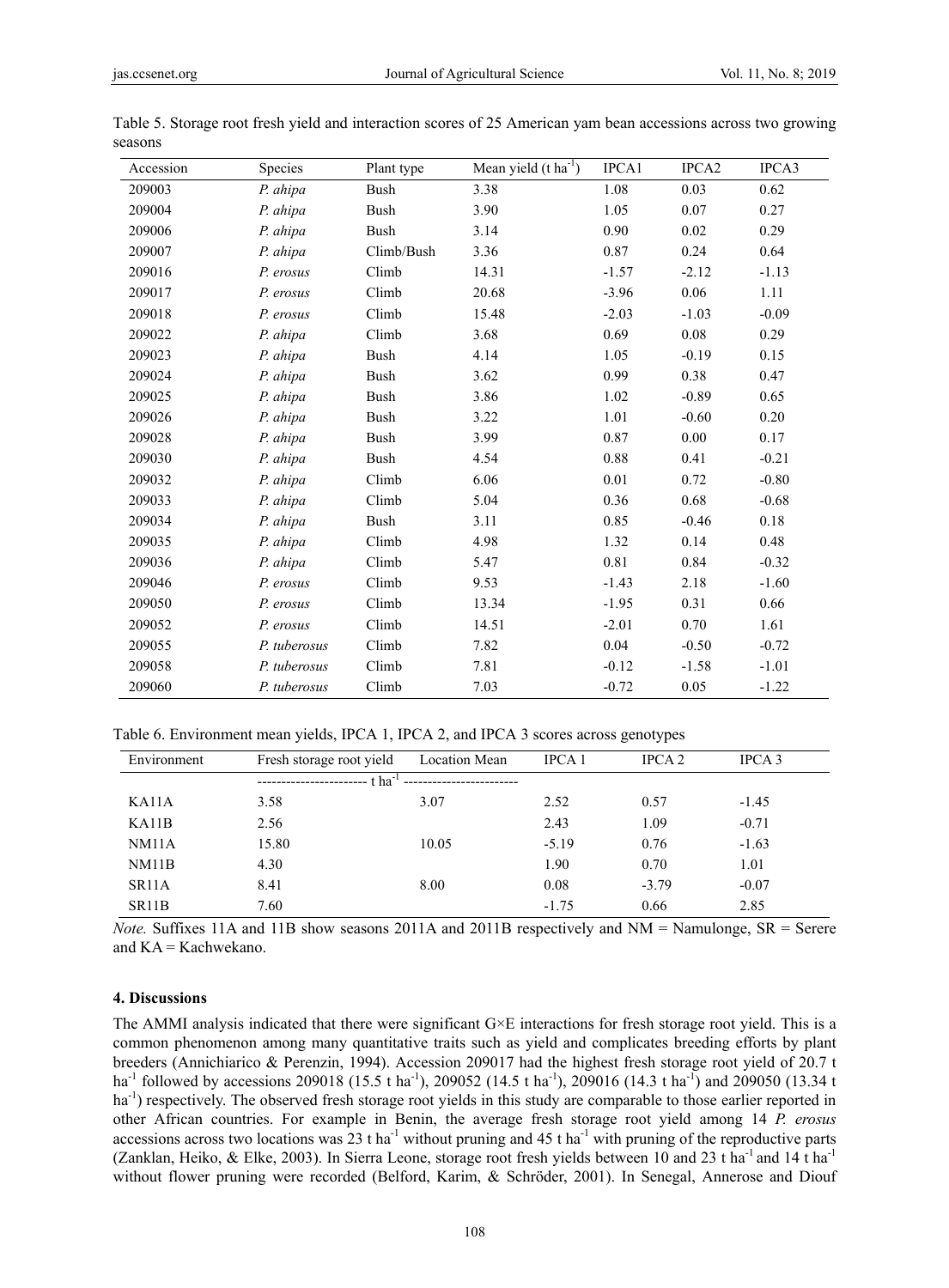(1998) recorded an average SRFY of about 17 t ha<sup>-1</sup> without flower pruning. Outside Africa, for example in Thailand, Ratanadilok, Suriyawan, and Thanisawanyangkura (1998) reported an average SRFY of 28 t ha-1 without flower pruning. The highest fresh storage root yield recorded for accession 209017 (20.7 t ha<sup>-1</sup>) confirm previous results with the same species (Zanklan et al., 2007). The comparison of yields obtained from some clones in this study with previous studies in and outside Africa suggests that yam bean can grow under Ugandan growing conditions and moreover to a possibility of better yields once the crop has established symbioses with appropriate strains of rhizobia or better agronomic practices.

The observed significant ( $P > 0.05$ ) difference across genotype can probably be explained by many and variable number of accessions used in the present study. This is consistent with other studies (Zanklan et al., 2003, 2007) where significant differences among genotypes for fresh storage root yield were reported and in this present study, the high yielding accessions were all P. erosus and P. tuberous and none in the P.Ahipa species. The highest mean fresh storage root yield observed at Namulonge  $(10.1 \text{ t} \text{ ha}^{-1})$  was probably a result of the favorable rain conditions characteristic of the environment and relatively high soil fertility observed at this site. Therefore presence of moisture in the soil during the season and high soil fertility seems to increase storage yield of American yam beans. Tukamuhabwa, Oloka, Sengooba, and Kabayi (2012) reported high soybean yields at Namulonge and attributed them to the high rainfall characteristic of the site. The low means of fresh storage root yields obtained at Kachwekano in this study probably suggest that it is less suitable for yam bean production compared to Namulonge and Serere. Kachwekano represents a distinct agro-ecology characterized by high altitude and low temperatures which probably slow down the physiological growth of the plants (Tumwegamire et al., 2011). It is important to remember that American yam bean was allowed to grow for more two months at Kachwekano than other sites to allow more time to reach physiological maturity. The locations belong to different agro-ecological zones and differed greatly in altitude, crop duration up to harvest (Table 1), and probably poor soil fertility (which is not yet known) might be reason for low values of storage root fresh yield observed in Kachwekano. Such extreme locations are useful in testing accessions adaptability and resistance to pests and diseases, but might be less useful for nutritional quality breeding (Grüneberg et al., 2009). The mean storage root yields were higher in season 2011A (9.3 t ha<sup>-1</sup>) than in season 2011B (4.8 t ha<sup>-1</sup>) suggesting that the conditions in the first season were more favorable for American yam bean production than in the second season. In the second season, the rains started late and were erratic, which possibly accounts for the lower yields during the second than first season. The major factor in these favorable conditions is rainfall, which is known to vary more than other factors, suggesting that moisture stress affects American yam bean yields in Uganda to a great extent. The low yield observed at Namulonge during 2011B was probably due to the severe drought that affected production in many regions of the country. The low yields were observed throughout the seasons in Kachwekano (Table 6) though it receives high rain fall which showed that, this site is not favorable for American yam bean production.

The significant difference among the accessions ( $P < 0.001$ ), locations ( $P < 0.001$ ), seasons ( $P < 0.001$ ) and interactions ( $P < 0.001$ ) for storage root dry matter yield in this study is in agreement with Nielsen et al. (2000). The moderate storage root dry matter yield observed in accessions 209017 and 209018 (2.2 t ha<sup>-1</sup>) is attributed to their high fresh storage root yield (Table 3). The results contradict findings by Zanklan et al. (2003), where he observed that the storage root dry matter yield of *P. tuberosus* and *P. erosus* are about 4.2 t ha<sup>-1</sup> with no pruning of reproductive parts. These results observed clearly show that American yam bean generally has low storage root dry yield. This is in agreement with previous findings where the root of American yam bean is used as a vegetable and is characterized by high moisture content usually more than 80% of fresh root weight with exception of new yam bean type (Chuin) belonging to *P. tuberosus* that has high root dry matter content (Sørensen, Doeygaard, Estrella, Kvist, & Nielsen, 1997). On the same note, the highest root dry matter contents were also observed among non *P. erosus* accessions with low fresh storage root yields in this trial (Table 3). These accessions should be retained to breed for high dry matter content among the American yam bean accessions. The overall very low total biomass observed in this trial was probably due to flower pruning which was carried out for all the accessions during the growth phase of the experiments resulting into high mean harvest index (78.1%) for fresh storage root yield. This is in agreement with previous studies by Zanklan et al. (2003), where he noted that the harvest index for storage root dry yield increases considerably if flowers are removed with values of 46, 50, and 62% for *P. tuberosus*, *P. erosus* and *P. ahipa*, respectively. Damage to storage roots by nematodes was highest at Namulonge (33.5%) than other locations and reason for this high prevalence of nematodes in Namulonge is not yet known. The damage of American yam beans root by nematodes has been reported (Duke, 1981; Sørensen, 1996; Noda, Bueno, & Silva, 1991). These effects have been noticed in the present study and the roots of *P. ahipa* were more attacked by nematodes than those of *P. erosus* and *P. tuberosus*. The highest mean percentages root cracking observed in accessions 209018 (20.9%) followed by 209017 (11.6%)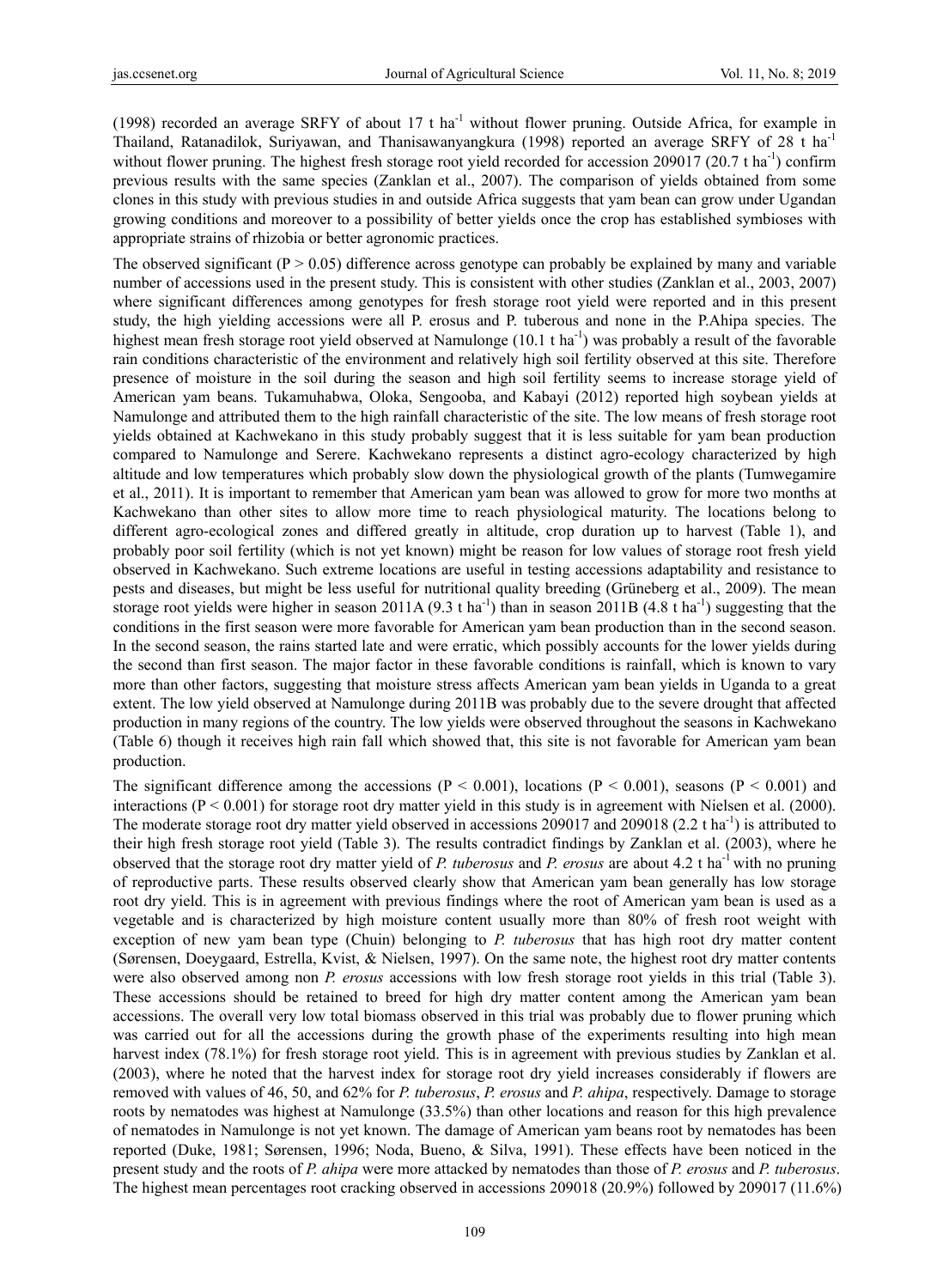was probably due to lack of space for storage root development (crack during expansion). The high percentage of root cracking recorded in season 2011A (10.6%) could probably be attributed to high amount of rain fall received in first season of 2011 that created favorable conditions for storage root development thus big sized storage roots. Root cracking was lowest at Serere (5.6%) probably due to the fact that American yam bean were better adapted to the conditions in Serere as shown by moderately stable environment mean of fresh storage root yield of American yam bean in Serere (Table 6).

The observed highly significant ( $P \le 0.000001$ ) G $\times$ E interactions from AMMI analysis of variance showed that genotypes responded differently to the environments used during the study (Table 4). It also indicated great diversity among the genotypes with a scale GE interaction. The presence of a scale GE interaction among the American yam bean accessions signifies the need to breed for general adaptability. This is contrary to specific adaption for soybean grain yield (Matus-Cadiz, Hucl, Perron, & Tyler, 2003) in Uganda. Environmental interactions observed in AMMI analysis are due to a number of factors such as rainfall, temperature, soil conditions, and pests and diseases. Studies by Abalo, Hakiza, El-Bedewy, and Adipala (2003) established that temperature was a key factor in creating environmental differences and adaptability of potato varieties. In a related study, Wamatu and Thomas (2002) concluded that altitude and its modulating effect on climatic factors such as temperature play a key role in influencing grain yield of pigeon pea by directly influencing flowering and seed set. Both AMMI and GGE biplots showed that accession 209018 had moderate yield and was stable. This is a desirable trait in plant breeding therefore this accession can be retained to hybridize with low yielding but high dry matter and starch American yam bean accessions. Accession 209018 was outstanding in terms of adaptation and relative stability in all the environments. The dynamic stability exhibited by the genotype is a desirable trait as it performs well irrespective of the site and prevailing environmental conditions. The AMMI results that showed the lowest overall environment mean yields at Kachwekano  $(2.6 \text{ t} \text{ ha}^{-1})$  during 2011B probably suggest poor adaptation of American yam bean in Kachwekano (Table 3). In addition, the location (Namulonge), showed high negative interaction during first rains of 2011 (2011A) and a low interaction during 2011B, which suggests that the location is unstable though high yielding. According to Sudaric, Simic, and Vrataric (2006), soybean seed yield was very sensitive to environmental changes and attributed the differences to variations in edaphic and climatic factors. This probably explains the high yields obtained at Namulonge that received high amounts of rainfall during first cropping season of 2011. It was also observed that, environment SR11A had small angle vector with average environment axis (AEA). This shows greater relative stability of this environment across the two seasons 2011A, and 2011B for American yam bean production. Yan and Rajcan (2002) defined an ideal test environment as having small PC2 scores (more representative of the overall environment) and large PC1 scores (power to discriminate). The results in the scatter plot (Figure 2) showed that, the five environments namely NM11A, NM11B, SR11B, KA11A, and KA11B were in one mega environment with the best accession being 209017, followed by 209050, and 209052. Mega environment II only had the location SR11A, with 209016 as the best yielding accession and 209018 as the most adapted accession. Mega environments are test environments with different winning genotypes located at the vertex of the polygon. This implies that the country has two broad regions with unique environmental characteristics with specific high yielding accessions. Therefore, American yam bean accessions respond in a similar way for a greater part of the country; this is further collaborated by presence of a scale GE interaction for fresh storage root yield. However, the test environments within the two putative mega environments were close to one another, implying that targeted breeding for each of them may not be necessary before validation tests are done. SR11A was the only test location representing the second mega environment with mean fresh yield of 8.41 t ha<sup>-1</sup> (Table 6) probably due to the favorable rain conditions that characterized the site during the period. The results of comparison biplot showed that environment comparison using the AEA identified NM11A as the highest yielding and representative environment (Figure 4). The AEA is a measure of the representativeness of the average environment. The innermost concentric rings represent the most ideal test environment for genotypes with the greatest yield. The high yielding potential of NM11A was consistent with results presented by AMMI estimates (Figure 1).

# **5. Conclusion**

The present study is one of the early studies that report for the first time the performance of an ample number of germplasm representing the three known cultivated sub species under the growing conditions of Uganda. The results clearly show that yam bean can grow in Uganda particularly in areas represented by Namulonge and Serere. The yields seem to be more at Namulonge but stable at Serere. Kachwekano site characterized by high altitude and low temperature cannot favour yam bean production. *P. ahipa* were the worst while the *P. erosus*  would require more time to reach physiological maturity, which unfortunately is a disadvantage in an already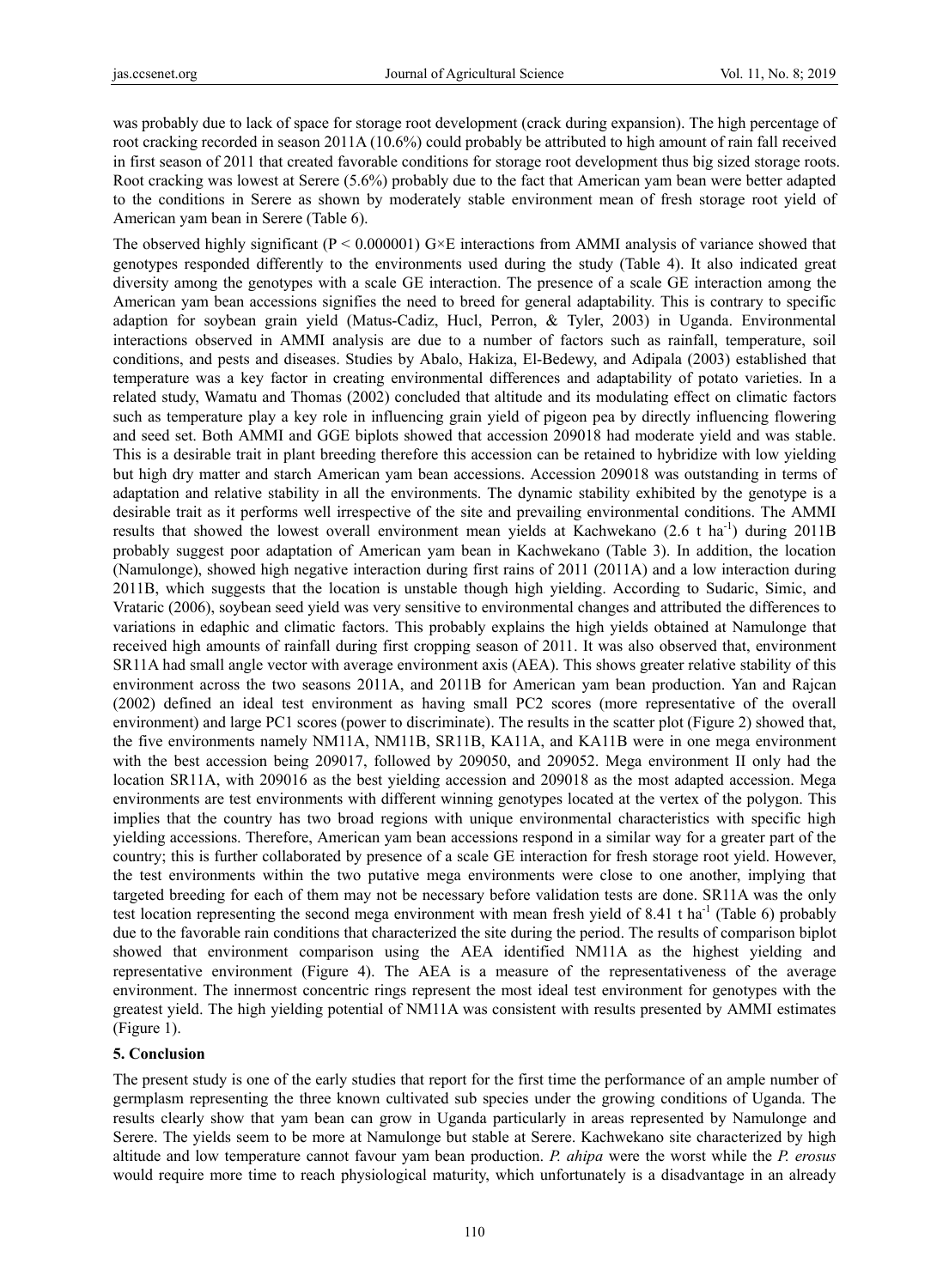intensive farming system. Accessions 209017, 209018 and 209016, despite low dry matter can be recommended as the best root and biomass yielding. However, accession 209018 was the most stable and adapted accession in the entire discriminating environment in Uganda. On the other hand accessions 209024, 209007, 209033, 209026, and 209035 despite low root and biomass yields, can be recommended for high dry matter. We can suggest that a cross combination between the two groups of yam mean accessions may offer possibility to improve for root and biomass yields as well as dry matter contents. This would also improve resistance/tolerance to root nematodes most severe among *P. ahipa* accessions. Uganda can be divided into at least two putative mega environments in terms of American yam bean root yield. We recommend agronomic trials to establish the possibility to reduce cracking through higher plant densities or intercropping.

## **References**

- Abalo, G., Hakiza, J. J., El-Bedewy, R., & Adipala, E. (2003). Genotype x Environment interaction studies on yields of selected potato genotypes in Uganda. *African Crop Science Journal, 11*, 9-15. https://doi.org/ 10.4314/acsj.v11i1.27563
- Abbas, K., Muyonga, J. H., Byaruhanga, Y. B., Tukamuhabwa, P., Tumwegamire, S., & Gruenberg. W. (2014). Physicochemical Characteristics of Yam Bean (*Pachyrhizus erosus*) Seed Proteins. *Journal of Food Research, 3*(6).
- Annerose, D. J. M., & Diouf, O. (1998). Recherches sur ladaptation de la culture de *Pachyrhizus* DC. en zones semi-arides. *Proceedings of 2nd International Symposium on Tuberous Legumes, Celaya, Guanajuato, Mexico, 5-8 August 1996* (pp. 377-387). MacKeenzie Press, Copenhagen, Denmark.
- Annichiarico, P., & Perenzin, M. (1994). Adaptation patterns and definition of macro-environment for selection and recommendation of common wheat in Italy. *Plant Breed, 11*3, 197-205. https://doi.org/10.1111/ j.1439-0523.1994.tb00723.x
- Belford, E. J. D., Karim, A. B., & Schröder, P. (2001). Exploration of the Tuber Production Potential of Yam Bean (*Pachyrhizus erosus* (L.) Urban) under Field Conditions in Sierra Leone. *Journal of Applied Botany, 75*, 31-38.
- Duke, J. A. (1981). *Hand book of legumes of World Economic Importance*. Plenum Press, New York & London. https://doi.org/10.1007/978-1-4684-8151-8
- Grüneberg, W. J., Goffman, F. D., & Velasco, L. (1999). Characterization of yam bean (*Pachyrhizus* spp.) seeds as potential sources of high palmitic acid oil. *JAOCS, 7*6, 1309-1312. https://doi.org/10.1007/s11746- 999-0144-x
- Grüneberg, W. J., Mwanga, R., Andrade, M., & Espinoza, J. (2009). Selection methods Part 5: Breeding clonally propagated crops. In S. Ceccarelli, E. P. Guimaraes, & E. Weltzien (Eds.), *Plant breeding and Farmer Participation* (pp. 275-322). FAO, Rome.
- Heider, B., Tumwegamire, S., Tukamuhabwa, P., Ndirigwe, J., Bouwe, G., Bararyenya, A., … Wassens, R. (2011). Nutritional improvement of yam bean and sustainability of farming systems in Central and West Africa. *African Crop Science Journal, 10*, 93-95.
- Jacobsen, S. E., Sørensen, M., Pedersen, S. M., & Weiner, J. (2015). Using our agrobiodiversity: Plant-based solutions to feed the world. *Agronomy for Sustainable Development, 35*(4), 1217-1235. https://doi.org/ 10.1007/s13593-015-0325-y
- Matus-Cadiz, M. A., Hucl, P., Perron, C. E., & Tyler, R. T. (2003). Genotype  $\times$  environment interaction for grain color in hard white spring wheat. *Crop Science, 43*, 219-226. https://doi.org/10.2135/cropsci2003.2190
- Ndirigwe, J., Rubaihayo, P., Tukamuhabwa, P., Agaba, R., Rukundo, P., Mwanga, R. O. M., ... Grüneberg, W. J. (2017). Evaluation of Performance of Introduced Yam Bean (*Pachyrhizus* spp.) in Three Agro-Ecological Zones of Rwanda. *Tropical Plant Biol., 10*, 97-109. https://doi.org/10.1007/s12042-017-9188-5
- Noda, H., Bueno, C. R., & Silva, F. D. F. (1991). Genetic erosion threatens native Amazonian vegetable crops. *Diversity, 7*(1/2), 62-63.
- Ntawuruhunga, P., Rubaihayo, P. R. Whyte, J. B. A., Dixon, A. G. O., & Osiru, D. S. O. (2001). Inter-relationship among traits and path analysis for yield components of cassava: A search for storage root yield indicators. *African Crop Science Journal, 9*(4), 599-606.